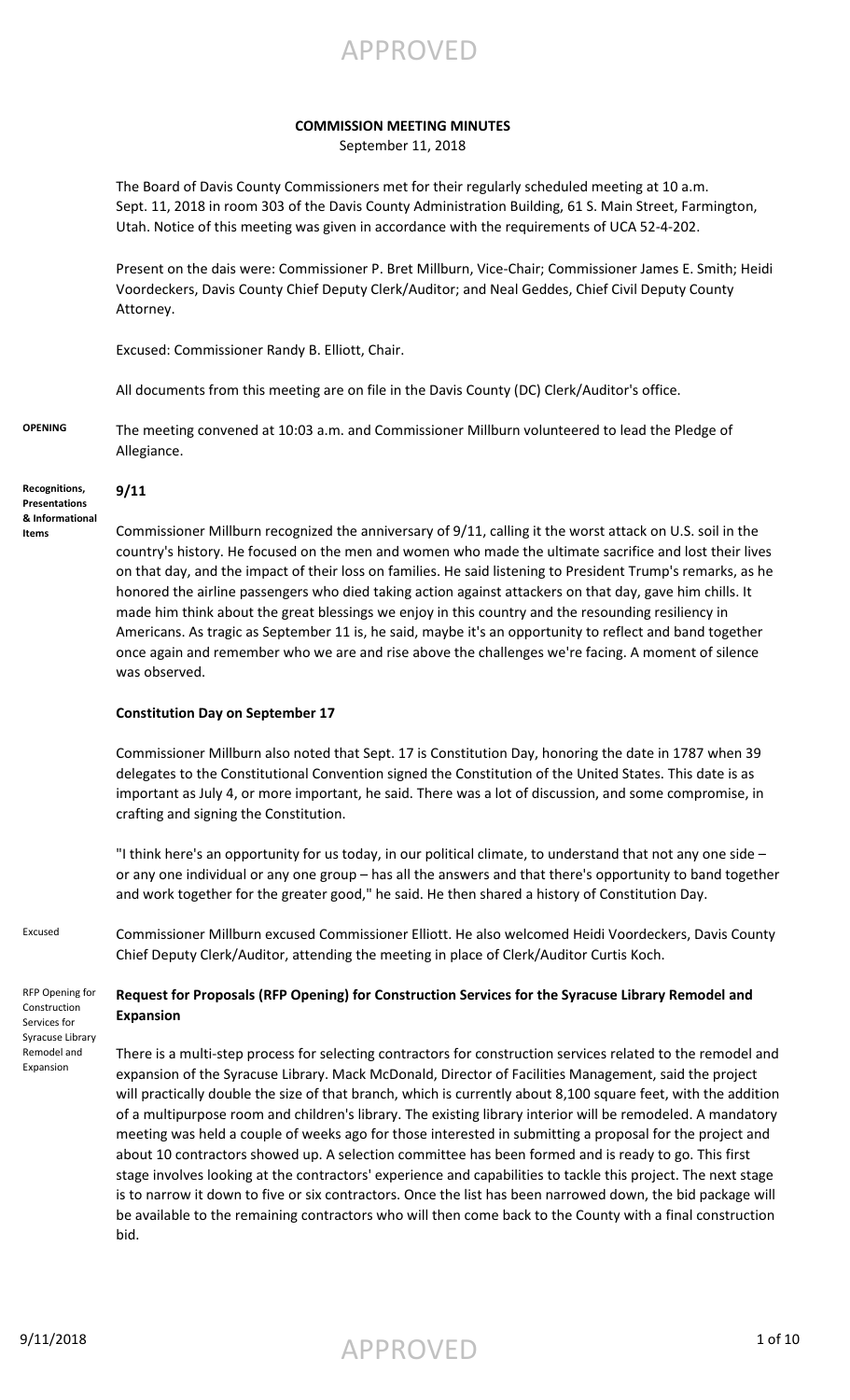

Heidi Voordeckers, Davis County Chief Deputy Clerk/Auditor, said generally an RFP Opening includes looking for a bid cost but because this is the first step of a multi-step process, and there are no bids yet, she announced names of proposers and checked to see if packets were essentially complete. Packets were opened from the following Utah companies:

Grand Enterprises of Layton **Paulson Construction LLC of South Salt Lake** SRIQ Construction of Lehi SRIQ Construction of Lehi Wadman Corporation of Ogden Ascent Construction of Farmington **R & O Construction of Ogden** Hogan & Associates Construction of Centerville

### **BUSINESS/ ACTION**

Request to appoint Jennifer Somers to the Davis County Library Board of **Directors** 

### **Request to appoint Jennifer Somers to the Davis County Library Board of Directors** – *Presented by Commissioner Smith*

Commissioner Smith invited Chris Sanford, Davis County Library Director, to present the request to appoint Jennifer Somers to the Davis County Library Board of Directors. Jennifer Somers is Director of State Legislative Affairs for Century Link in Utah. She worked in Congressman Rob Bishop's Washington, D.C. office for nine years before serving as his Salt Lake area director for six years. She also served as a staff member for former Congressman Jim Hansen. She graduated from BYU with a major in Political Science and earned her Master's degree in National Security Strategic Studies at the Naval War College. She serves as the president of the Professional Republican Women, a member of the Utah Taxpayers Association Board, and on the Davis Chamber of Commerce Legislative Affairs and Executive Committee. She's married to Brian Somers, managing director for Utah Science Technology and Research (USTAR). She lives in Bountiful with their two daughters and is a voratious reader, heavy library user, and proud Davis County resident.

Commissioner Smith said he'd interviewed Jennifer Somers, and interacted with her when she worked with Rep. Bishop, and said she is delightful, intelligent, and active – just the kind of person the County wants on the Library Board. Commissioner Millburn said she is an accomplished individual, and the County is lucky to have her serve in this capacity.

The request is for Jennifer Somers to fill what remains of the term of Jerry Chatterton, who resigned his position on the Board. The appointment has a retroactive beginning date of Aug. 13, 2018 and ends April 30, 2021.

> Motion to Approve: Com. Smith Seconded: Com. Millburn Vote: All aye

Commissioners asked that thanks be expressed to Mr. Chatterton for his service.

Agreement #2018-0387 with Shirtbatter for 2018 Davis County Fair staff and volunteer T-shirts

**Agreement #2018-0387 with Shirtbatter for T-shirts for staff and volunteers for the 2018 Davis County Fair** – *Presented by Stephanie Davis, Davis County Event Coordinator-Legacy Events Center*

Shirtbatter provided T-shirts for the 2018 Davis County Fair, which were worn by staff and volunteers. The contract period is July 18, 2018 to Sept. 11, 2018. The payable contract amount is \$3,255.48.

> Motion to Approve: Com. Smith Seconded: Com. Millburn Vote: All aye

Agreement #2018-388 with USA Gymnastics for rental space

**Agreement #2018-388 with USA Gymnastics for rental space at the Legacy Events Center for a trampoline and tumbling competition** – *Presented by Mike Moake, Davis County Legacy Events Center Marketing*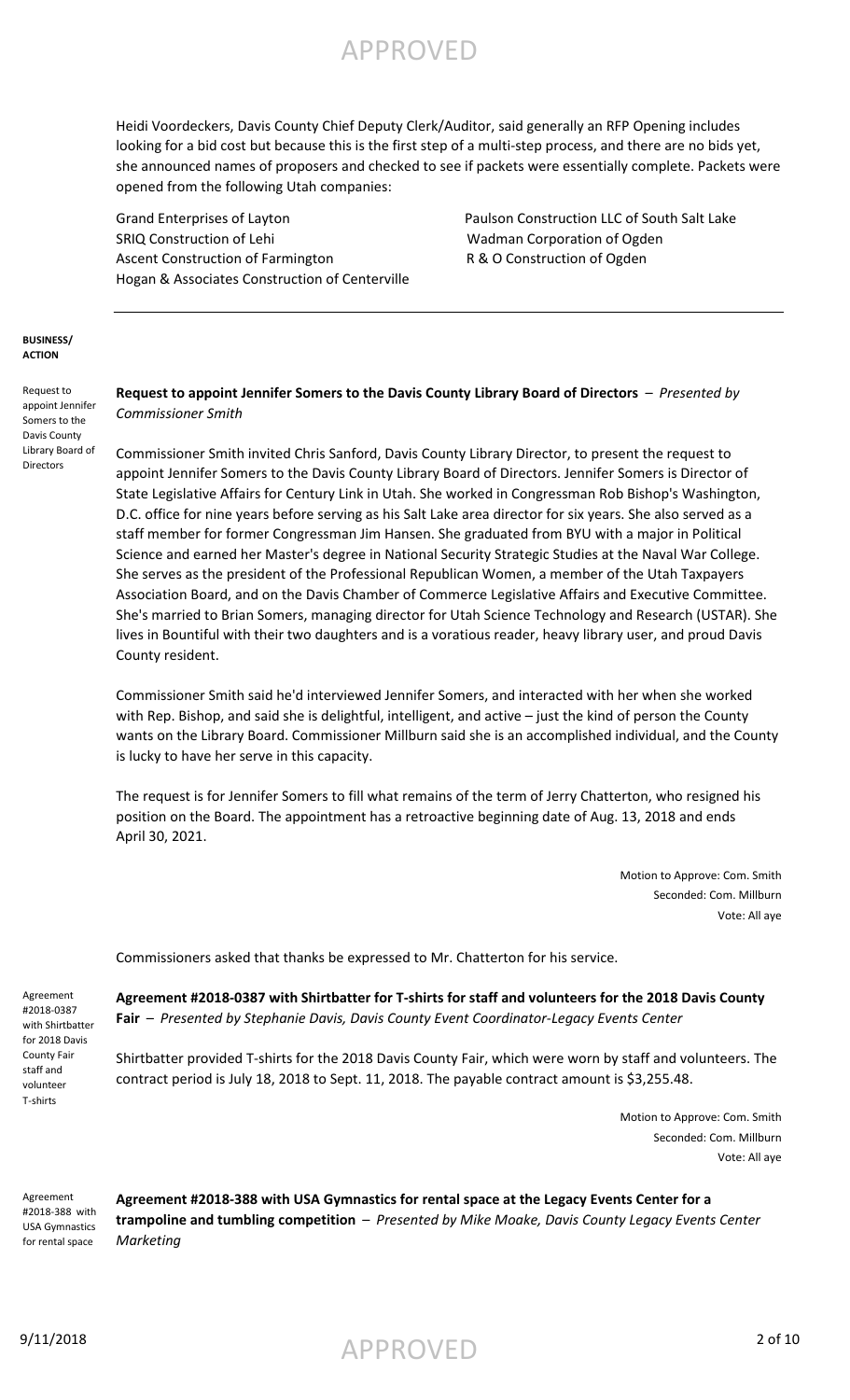for a trampoline and tumbling competition

USA Gymnastics is returning to the Legacy Events Center for a series of trampoline and tumbling competitions in 2019. This contract is for a regional competition that will draw people to the facility from Utah and other western states. The contract period is March 14, 2019 to March 16, 2019. The receivable contract amount is \$2,965.

> Motion to Approve: Com. Smith Seconded: Com. Millburn Vote: All aye

Agreement #2018-389 with USA Gymnastics for rental space for a regional trampoline and tumbling competition

**Agreement #2018-389 with USA Gymnastics for rental space at the Legacy Events Center for a regional trampoline and tumbling competition** – *Presented by Mike Moake, Davis County Legacy Events Center Marketing*

This contract is also for a regional trampoline and tumbling competition to be held by USA Gymnastics, bringing people from Utah and the western United States to the Legacy Events Center. The contract period is Feb. 14, 2019 to Feb. 16, 2019. The receivable contract amount is \$2, 965.

> Motion to Approve: Com. Smith Seconded: Com. Millburn Vote: All aye

Agreement

#2018-390 with USA Gymnastics for rental space for Utah and Idaho Tumbling Gymnastics State Finals

**Agreement #2018-390 with USA Gymnastics for rental space at the Legacy Events Center for Utah and Idaho Tumbling Gymnastics State Finals** – *Presented by Mike Moake, Davis County Legacy Events Center Marketing*

USA Gymanstics is also hosting the Utah and Idaho state finals for tumbling and trampoline at the Legacy Events Center. These will be two separate competitions at the facility, and will bring many people from Idaho and Utah. The contract period is April 3, 2019 to April 6, 2019. The payable contract amount is \$4,265.

> Motion to Approve: Com. Smith Seconded: Com. Millburn Vote: All aye

Commissioners asked for an approximate number of people expected at the state finals and were informed that the event brought in almost 7,000 last year. This should be a good event for local hoteliers and restaurateurs. Another contract with USA Gymnastics, for an event in January, is also expected.

Dave Hansen, Davis County Legacy Events Center Director, said the portable flooring purchased years ago to host wrestling tournaments is now being used for gymnastics and other events. The floor is down for the majority of the year for events that bring in more people than dirt events, he said.

Summary List #2018-391 of low-dollar, lowrisk agreements for rental space at the Legacy Events Center

**Summary List #2018-391 of low-dollar, low-risk agreements for rental space at the Legacy Events Center**  – *Presented by Dave Hansen, Davis County Legacy Events Center Director*

The Summary List of 18 low-dollar, low-risk agreements includes RV rentals and a variety of events such as dog shows and horse riding. The UKI Classic is a new dog show for the Legacy Events Center, and is a national event. There are also two Ultimate Disc Tournaments. The tournaments are big and bring in travelers, but the contracts are not big-dollar amounts because the events are held on the grass. The grass is now being used as often, or more often, for events such as disc and lacrosse than for soccer. The contract period is July 17, 2018 through Oct. 6, 2019. The total receivable amount of the contracts is \$5,540.

> Motion to Approve: Com. Smith Seconded: Com. Millburn Vote: All aye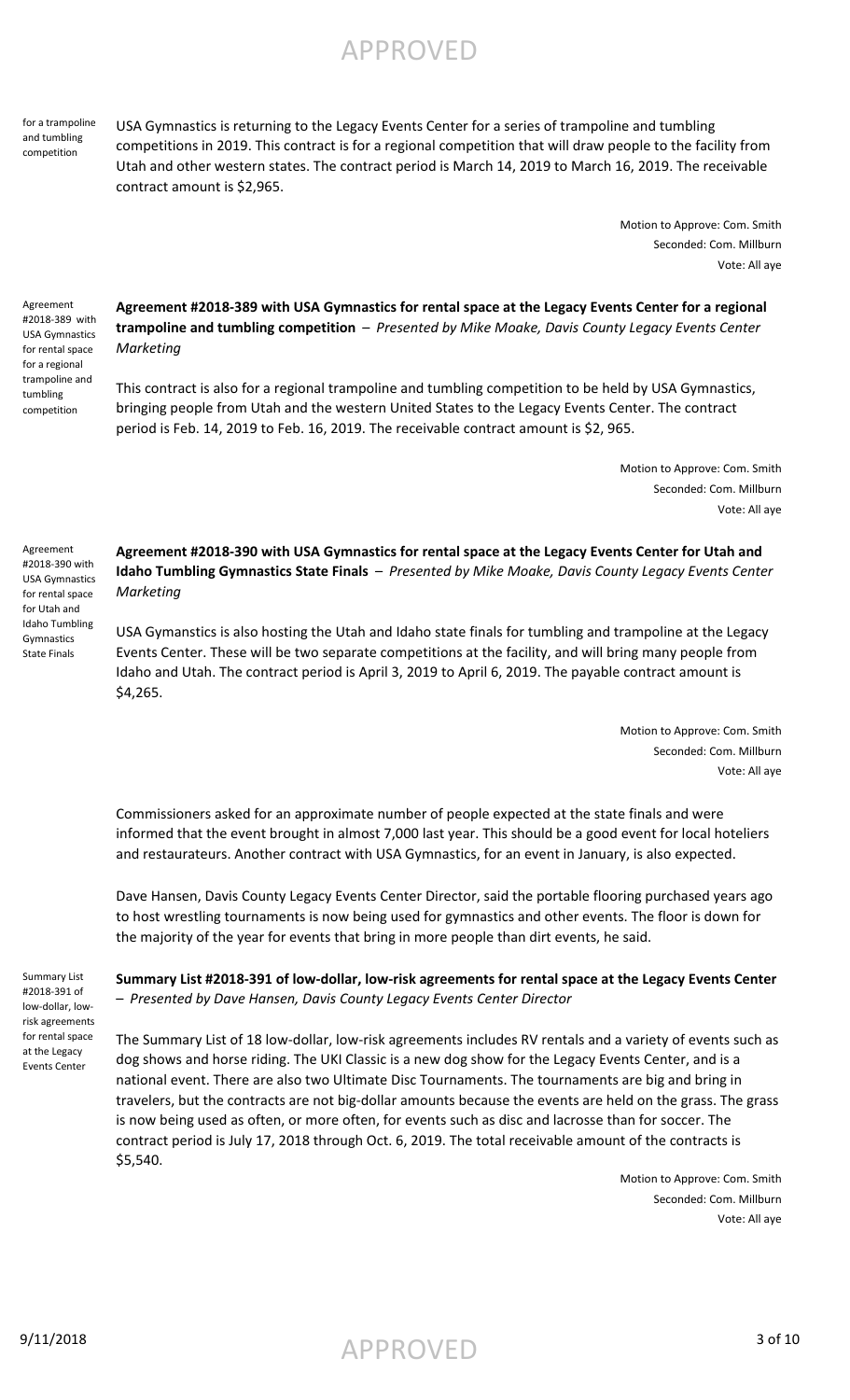Proposition 1 Commissioner Millburn acknowledged a series of resolutions and agreements on the agenda related to the County sharing Proposition 1 monies with various cities. These monies are derived from the passage of Proposition 1 a couple of years ago, in the County, which puts additional transportation dollars into several different pots. Cities have some of the money directed specifically to them, the Utah Transit Authority (UTA) gets a portion of those resources, and the County receives some money. The County's portion is being focused on larger projects or projects with regional ties that benefit the greater whole. The previously identified project partnerships are presented for approval by the Commission in two parts: first a resolution to enter into the agreement and then the agreement itself.

> Jeff Oyler, Davis County Planning Manager, further explained that the grants are a 70-30 split – 70 percent County and 30 percent City. Commissioners are approving a dollar amount and the County will reimburse up to 70 percent of the total project cost up to that stated dollar amount. If the project comes in at less than the approved cost, the County will pay less.

Resolution #2018-392 to approve the interlocal cooperation agreement with Bountiful City

Interlocal Agreement #2018-392 with Bountiful City for distribution of 2017 Prop 1 monies for the Holbrook Canyon bridges project

**Resolution #2018-392 to approve the interlocal cooperation agreement with Bountiful City for distribution of 2017 Proposition 1 monies for the Holbrook Canyon bridges project** – *Presented by Jeff Oyler, Davis County Planning Manager*

This resolution is to approve an interlocal cooperation transporation project reimbursement agreement with Bountiful City for the purpose of building the Holbrook Canyon bridges project.

> Motion to Approve: Com. Smith Seconded: Com. Millburn Vote: All aye

**Interlocal Agreement #2018-392 with Bountiful City for distribution of 2017 Proposition 1 monies for the Holbrook Canyon bridges project** – *Presented by Jeff Oyler, Davis County Planning Manager*

The interlocal agreement is for a grant that extends Proposition 1 monies to Bountiful City for the Holbrook Canyon bridges project. The contract period is Sept. 11, 2018 to Sept. 11, 2020. The payable contract amount is not to exceed \$20,000.

> Motion to Approve: Com. Smith Seconded: Com. Millburn Vote: All aye

Resolution #2018-393 to approve the interlocal cooperation agreement with Clinton City

**Resolution #2018-393 to approve the interlocal cooperation agreement with Clinton City for distribution of 2017 Proposition 1 monies for the 800 North Road design project** – *Presented by Jeff Oyler, Davis County Planning Manager*

This resolution is to approve an interlocal cooperation transportation project reimbursement agreement with Clinton City for the purpose of road design for 800 North in Clinton City.

> Motion to Approve: Com. Smith Seconded: Com. Millburn Vote: All aye

Interlocal Agreement #2018-393 with Cinton City for distribution of 2017 Prop 1 monies for the 800 North Road design project

**Interlocal Agreement #2018-393 with Cinton City for distribution of 2017 Proposition 1 monies for the 800 North Road design project** – *Presented by Jeff Oyler, Davis County Planning Manager*

The interlocal agreement is for a grant that extends Proposition 1 monies to Clinton City for road design for 800 North in Clinton City. The contract period is Sept. 11, 2018 to Sept. 11, 2020. The payable contract amount is up to \$70,000.

> Motion to Approve: Com. Smith Seconded: Com. Millburn Vote: All aye

 $\mathsf{APPROVED}$  4 of 10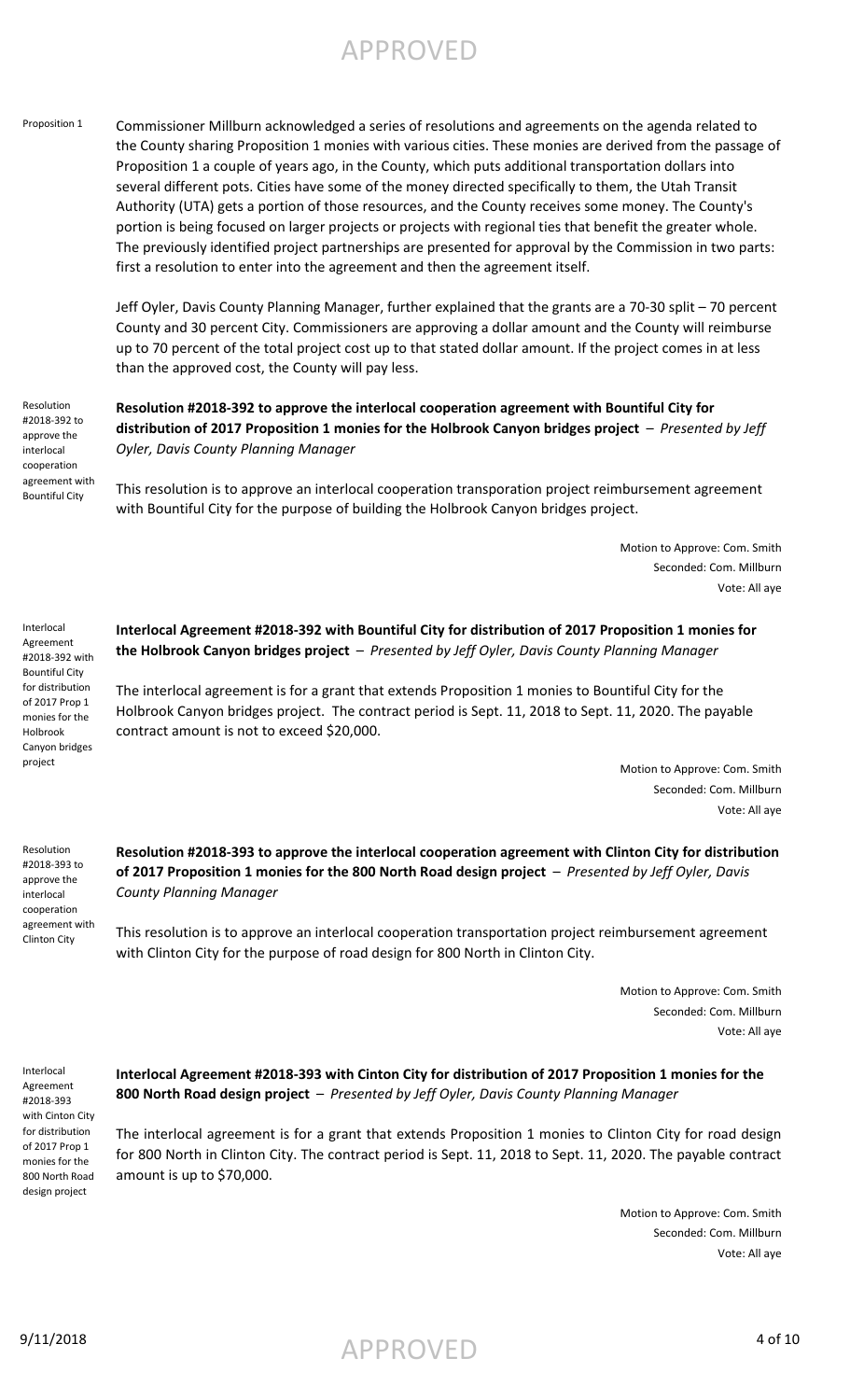**Agreement with Friends of Antelope Island for equipment rental for fundraising concert at White Rock Bay** – *Presented by Commissioner Millburn*

Item postponed The agenda item addressing a temporary access license for Friends of Great Salt Lake was postponed until

later in this meeting when necessary paperwork was located.

Extension project

**Interlocal Agreement #2018-395 with North Salt Lake City for distribution of 2017 Proposition 1 monies for the Jordan River Trails Extension project** – *Presented by Jeff Oyler, Davis County Planning Manager*

The interlocal agreement is for a grant that extends Proposition 1 monies to North Salt Lake City for the Jordan River Trail extension. The contract period is Sept. 11, 2018 to Sept. 11, 2020. The payable contract

> Motion to Approve: Com. Smith Seconded: Com. Millburn

Commissioners confirmed that resolutions and amendments for two other projects are expected soon. There was an extensive application process to identify the best projects and, as these are new revenues and a new process, it took some time to put together the parameters and the context by which these dollars will be shared and expended throughought the county in partnership with the various cities.

amount is up to \$50,000. distribution of monies for the

Vote: All aye

**the 950 North Road design project** – *Presented by Jeff Oyler, Davis County Planning Manager*

**Interlocal Agreement #2018-394 with Farmington City for distribution of 2017 Proposition 1 monies for** 

The interlocal agreement is for a grant that extends Proposition 1 monies to Clinton City to complete a design for the 950 North road in Farmington City. The contract period is Sept. 11, 2018 to Sept. 11, 2020. [The motion to approve originally included the dates Sept. 4, 2018 to Sept. 4, 2020, but was modified.] The payable contract amount is up to \$101,255.

**Resolution #2018-395 to approve the interlocal cooperation agreement with North Salt Lake City for distribution of 2017 Proposition 1 monies for the Jordan River Trails extension** – *Presented by Jeff* 

This resolution is to approve an interlocal cooperation transportation project reimbursement agreement

with North Salt Lake City for the purpose of the Jordan River Trail extension.

Motion to Approve: Com. Smith

Seconded: Com. Millburn

Motion to Approve: Com. Smith Seconded: Com. Millburn

Motion to Approve: Com. Smith Seconded: Com. Millburn

Vote: All aye

Vote: All aye

Vote: All aye

Resolution #2018-395 to approve the interlocal cooperation agreement with North Salt Lake

City

Interlocal Agreement #2018-395 with North Salt Lake City for

2017 Prop 1

Jordan River Trails

*Oyler, Davis County Planning Manager*

## **Resolution #2018-394 to approve the interlocal cooperation agreement with Farmington City for distribution of 2017 Proposition 1 monies for the 950 North Road design project** – *Presented by Jeff*

*Oyler, Davis County Planning Manager*

APPROVED

This resolution is to approve an interlocal cooperation transportation project reimbursement agreement

with Farmington City for the purpose of 950 North road design in Farmington City. cooperation agreement with Farmington City

Resolution #2018-394 to approve the interlocal

Interlocal Agreement #2018-394 with

Farmington City for distribution of 2017 Prop 1 monies for 950 North Road design

Tabled Agreement with Friends of Antelope Island

# $\mathsf{APPROVED}$  5 of 10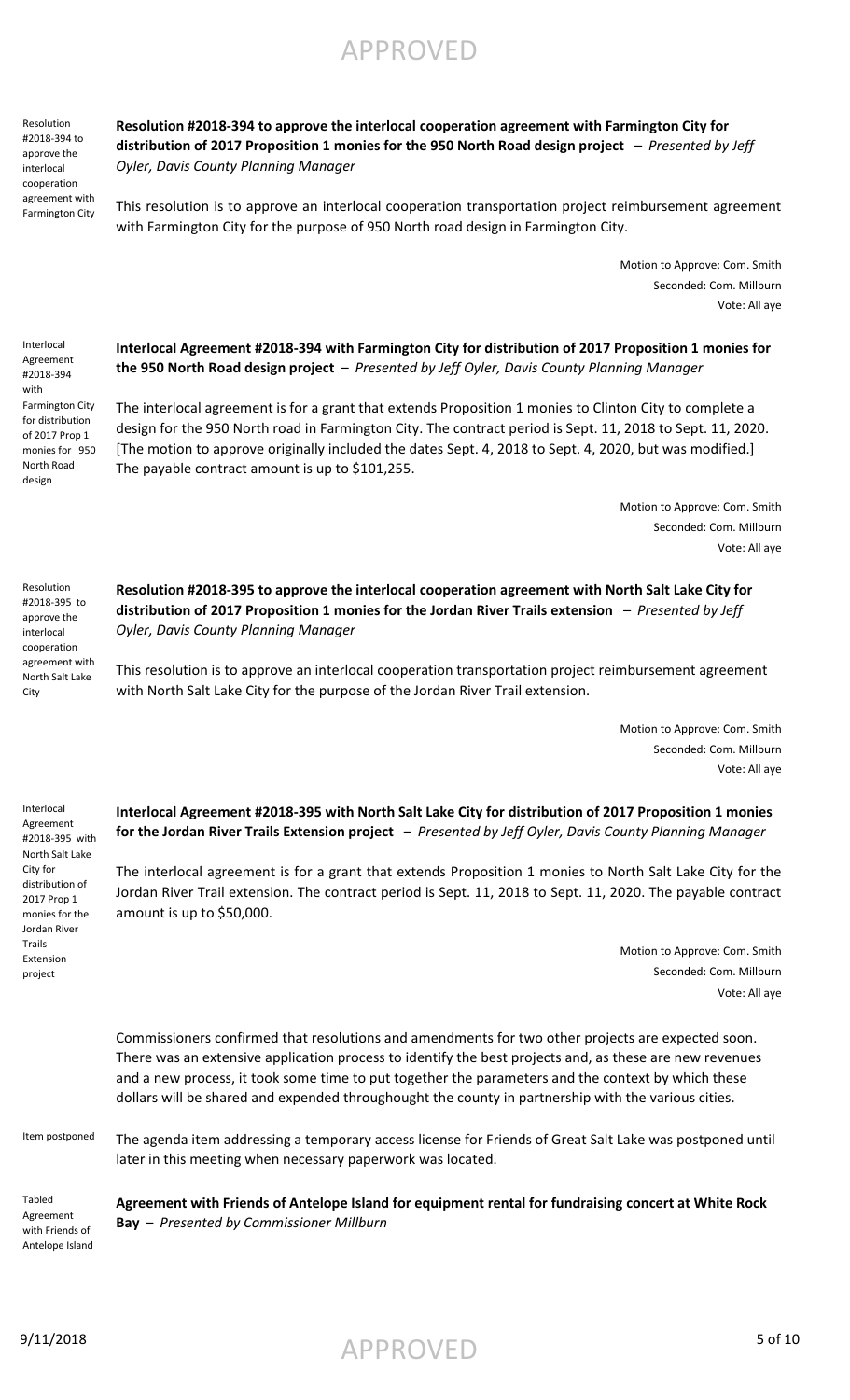for equipment rental for fundraising concert at White Rock Bay Commissioner Millburn made a motion to table the agreement with the Friends of Antelope Island for equipment rental for a fundraising concert at White Rock Bay because it is a two-part item and only one piece is ready. There is still time before the organization's event to address this item at the next Commission meeting.

> Motion to Table: Com. Millburn Seconded: Com. Smith Vote: All aye

Document #2018-396 requesting approval of Davis County Policies and Procedures on Professionalism, Courtesy and Respect in the Workplace 103

Agreement #2018-397 granting a temporary access license to Friends of Great Salt Lake for a dumpster placed on parcel of land Tax ID 12-100-0054 for shore clean-

up

**Document #2018-396 requesting approval of Davis County Policies and Procedures on Professionalism, Courtesy and Respect in the Workplace 103** – *Presented by Debra Alexander, Davis County Human Resources Director*

This is a Human Resources policy to address conduct that is inappropriate, disruptive, or problematic, but wouldn't necessarily rise to the level of harassment, discrimination, or sexual harrassment. It sets expectations in the workplace that everyone should treat each other with courtesy, respect, and civility. The policy includes a piece about professionalism, including some examples of professional and unprofessional conduct. The policy also speaks to what constitutes courteous and respectful behavior. In all dealings with the public, customers, citizens, and employees, it is the goal of Davis County to have a culture of respect and civility. Responsibilities of employees and managers are defined in relationship to this goal and policy and it is important that everyone bring to work a willingness to act in good faith.

Commissioners applauded those who put the policy together, commenting that it should be common sense but it doesn't hurt to put it in writing to make sure Davis County is held to a high standard. There is no case where it would be acceptable for an employee to be abused.

> Motion to Approve: Com. Smith Seconded: Com. Millburn Vote: All aye

**Agreement #2018-397 granting a temporary access license to Friends of Great Salt Lake for a dumpster placed on parcel of land Tax ID 12-100-0054 for shore clean-up** – *Presented by Tony Thompson, Davis County Property Manager*

This request is for a temporary license for the Friends of Great Salt Lake to access County-owned property, Tax ID 12-100-0054, which is the trailhead parking lot at the Antelope Island Causeway in Syracuse. On Sept. 15, Friends of Great Salt Lake are pulling together their workforce and other community volunteers as part of an Inter-coastal [International Coastal] Clean-up project. They plan to clean a target-shooting area on State-owned property but would like to place a 20-foot dumpster on the trailhead parking lot to be used as a receptacle of items collected during the clean-up process. It will likely be removed Sept. 17, 2018. Commissioners said there would be a little leeway given as far as the time to place and pick up the dumpster. The agreement period is Sept. 13, 2018 to Oct. 13, 2018. The contract is neither payable nor receivable.

See Attachment B as presented.

Motion to Approve: Com. Smith Seconded: Com. Millburn Vote: All aye

Commissioners expressed appreciation for the Friends of Great Salt Lake and their willingness to help clean up and editorialized that it would be nice if individuals who utilize these resources would do a little self-cleaning. Tony added that visitors should take nothing but pictures and leave nothing but footprints.

#2015-392-C with Utah Department of **Amendment #2015-392-C with the Utah Department of Health to increase funding for FY2016 Minimum Performance Standards and replace Attachment A in exchange for continued services** – *Presented by Brian Hatch, Davis County Health Department Director*

Amendment

 $\mathsf{APPROVED} \tag{6 of 10}$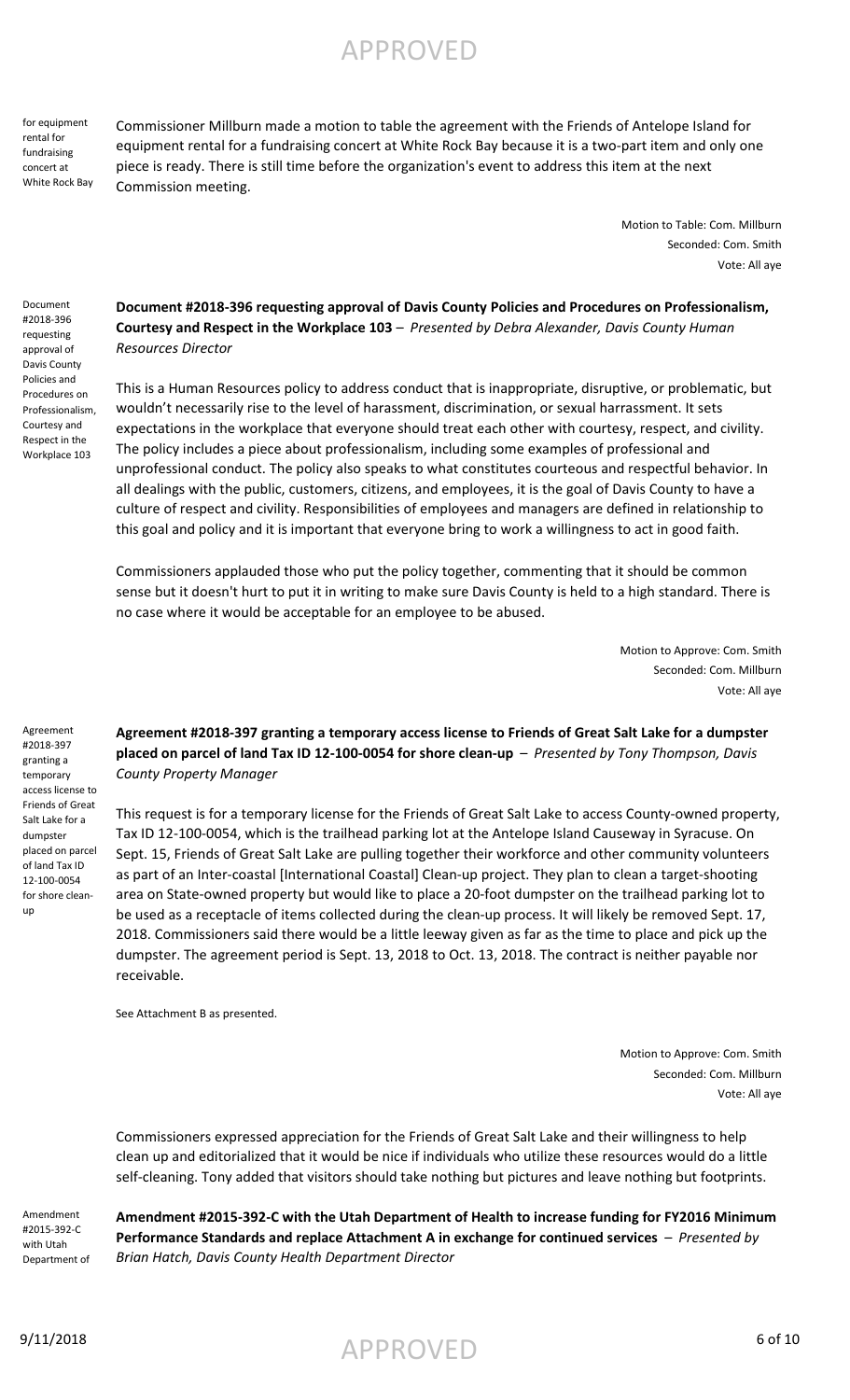*Brian Hatch, Davis County Health Department Director*

Health Net Federal Services LLC is the federal government's provider of insurance. Tricare recently consolidated and moved from United Healthcare to Health Net Federal Services and this is a new provider agreement with them to allow Davis County Health Department to provide flu shots on Hill Air Force Base to employees who work there. The contract period is Sept. 11, 2018 to Sept. 10, 2020. The receivable contract amount is as billable and allowable per service.

> Motion to Approve: Com. Smith Seconded: Com. Millburn Vote: All aye

Commissioner Smith made a motion to open a public hearing pursuant to Section 17-36-26 of Utah Code Annotated 1953 as amended, for budget opening and amendment. Commissioner Millburn seconded the motion. All voted aye. Public Hearing

See Attachment C as presented.

Resolution #2018-399 for approval of additional budget appropriation requests

**Resolution #2018-399 for approval of additional budget appropriation requests, with budget increases**  to be funded by new revenues and/or monies unspent in the prior year - *Presented by Heidi Voordeckers, Davis County Chief Deputy Clerk/Auditor*

Three requests were made for budget changes. The first two requests were related to pass-through revenues the County will receive from the State to go toward the Web.com PGA tour that happened last month, allowing the County to contribute \$175,000 toward that event. It is an increase of \$175,000 in revenue and then an increase in \$175,000 in donation expense. The other item is related to a construction project at the County's Animal Care and Control facility. During the kennel remodel it was found that the thickness of cement is quite a bit more than anticipated, requiring an extended demolition cost of \$6,307. A change order has been submitted, and the County has received a request to amend the budget to include that change order from facilities. The total use of fund balance is going to be \$6,307 from the Capital Improvement Fund, Fund 45.

This amendment with the Utah Department of Health is to increase funding for the Minimum Performance Standards contract, providing funding for this fiscal year. Davis County Health Department receives this money from the State for all public health functions. Once the original contract is in place, the State amends Attachment A each year for new funding. The contract period is July 1, 2018 through June 30, 2019. The receivable contract amount is \$159,058.

> Motion to Approve: Com. Smith Seconded: Com. Millburn Vote: All aye

**Amendment #2017-202-A with Utah Department of Health to increase funding for Vaccine for Children and Immunization and replace Attachment A in exchange for continued services** – *Presented by Brian Hatch, Davis County Health Department Director*

This amendment with the Utah Department of Health is to increase funding for the immunization contract. It amends the original contract with a replaced Attachment A to provide new funding for the year. The contract period is July 1, 2018 through June 30, 2019. The receivable contract amount is \$86,094.

**Agreement #2018-398 with Health Net Federal Services LLC (HNFS) to allow health care services to eligible individuals under one or more Department of Defense (TRICARE) programs** – *Presented by* 

Motion to Approve: Com. Smith Seconded: Com. Millburn Vote: All aye

Agreement #2018-398 with Health Net Federal Services LLC (HNFS) to allow health care services to eligible individuals under one or more Department of Defense

(TRICARE) programs

Health to increase funding for FY2016 Minimum Performance **Standards** and replace Attachment A

Amendment #2017-202-A with Utah Department of Health to increase funding for Vaccine for Children and Immunization and replace Attachment A

# APPROVED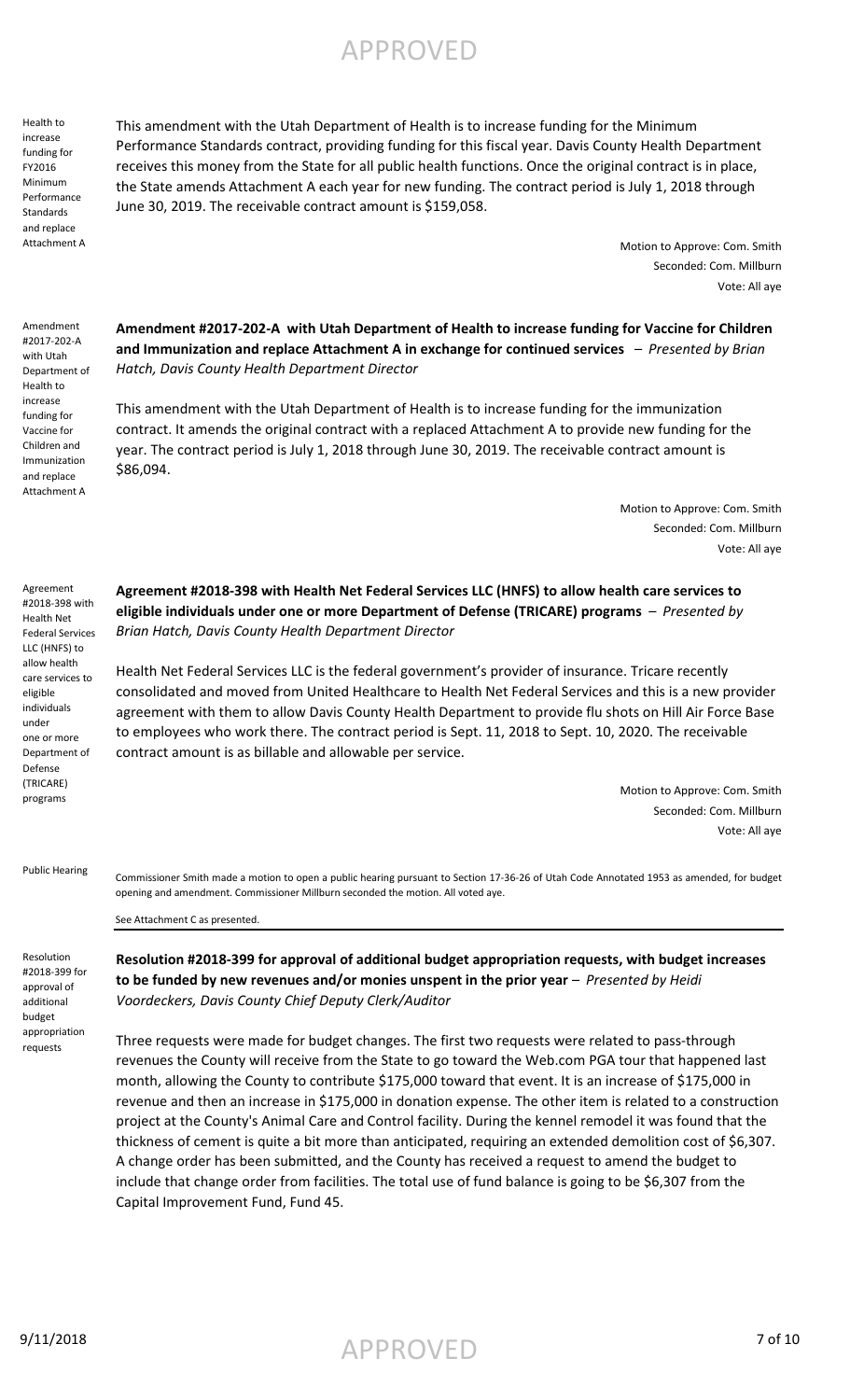Noting that the public hearing had been properly noticed, Commissioner Millburn asked if anyone in attendance would like to speak to the budget opening. Seeing none, he also asked if the County had received written comments or phone calls on the subject. Heidi said she was not aware of any comments received by the Auditor's Office.

See Attachment D as presented.

Commissioner Smith made a motion to close the public hearing. Commissioner Millburn seconded the motion. All voted aye.

A motion was made to approve the budget amendment as presented.

Motion to Approve: Com. Smith Seconded: Com. Millburn Vote: All aye

Commissioner Smith moved to recess to Board of Equalization. Commissioner Millburn seconded the motion. All voted aye.

### **BOARD OF EQUALIZATION**

Property Tax Register Property Tax Register matters were presented by Heidi Voordeckers, Davis County Chief Deputy Clerk/Auditor, as follows:

> There were two requests for exemption, from Christian Life Center and Davis Behavioral Health, to be considered for approval. There were also various appeals and abatements, as well as five corrections – one veteran correction and four for tax abatements on parcels that were purchased by UDOT and are now tax exempt. There were also various Treasurer's write-offs totaling \$1.75.

> > Motion to Approve: Com. Smith Seconded: Com. Millburn Vote: All aye

Commissioner Smith moved to reconvene Commission meeting. Commissioner Millburn seconded the motion. All voted aye.

### **CONSENT ITEMS**

**Check Registers** Check Registers

Check Registers were approved.

Motion to Approve: Com. Smith Seconded: Com. Millburn Vote: All aye

**Indigent Hardship Abatement Register** The Indigent Hardship Abatement Register for Lisa M. Busby was approved. Indigent Hardship Abatement Register

> Motion to Approve: Com. Smith Seconded: Com. Millburn Vote: All aye

The Indigent Hardship Abatement Register for Karla J. Cole was approved in the amount of \$53.02.

Motion to Approve: Com. Smith Seconded: Com. Millburn Vote: All aye

 $\mathsf{APPROVED}$  8 of 10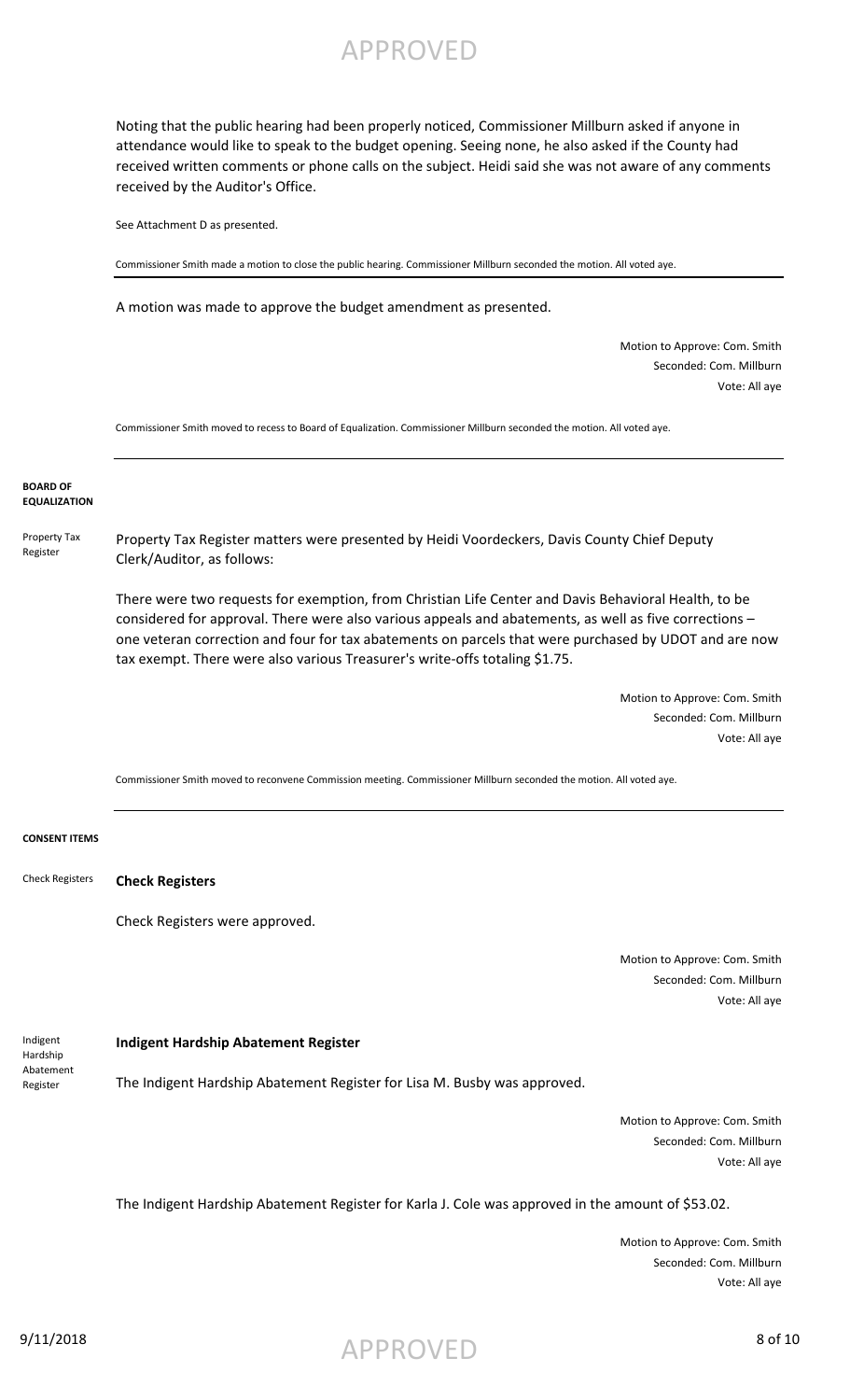

Motion to Approve: Com. Smith Seconded: Com. Millburn Vote: All aye

The Indigent Hardship Abatement Register for Sandy I. Correa was approved.

Motion to Approve: Com. Smith Seconded: Com. Millburn Vote: All aye

The Indigent Hardship Abatement Register for Janet M. Farness was approved.

Motion to Approve: Com. Smith Seconded: Com. Millburn Vote: All aye

The Indigent Hardship Abatement Register for Carol Guzman was approved.

Motion to Approve: Com. Smith Seconded: Com. Millburn Vote: All aye

**Personnel Register** Personnel Register

A Basic Training Reimbursement agreement was approved for Jonathan Atkin, Paramedic. The contract period is May 18, 2018 to May 18, 2021. The receivable contract amount is \$35,221.

> Motion to Approve: Com. Smith Seconded: Com. Millburn Vote: All aye

A Basic Training Reimbursement agreement was approved for Robert Hansen, Correctional Officer. The contract period is Aug. 28, 2018 to Aug. 28, 2020. The receivable contract amount is \$11,970.12.

> Motion to Approve: Com. Smith Seconded: Com. Millburn Vote: All aye

A Basic Training Reimbursement agreement was approved for Kim Kastrinakis, Deputy Sheriff. The contract period is Aug. 10, 2018 to Aug. 10, 2020. The receivable contract amount is \$11,970.12.

> Motion to Approve: Com. Smith Seconded: Com. Millburn Vote: All aye

**COMMISSION COMMENTS**

Com. Smith Commissioner Smith had the opportunity to attend the grand opening and ribbon cutting at the new [George S. and Dolores Dore Eccles Wildlife Education] Center at the Farmington Bay Nature Center. He said it's a beautiful facility and encouraged people to take their children and grandchildren, who will soon have the opportunity to go with their school classes. It's very peaceful and quiet and has all kinds of birds, and not very many mosquitoes.

9/11/2018 9 of 10